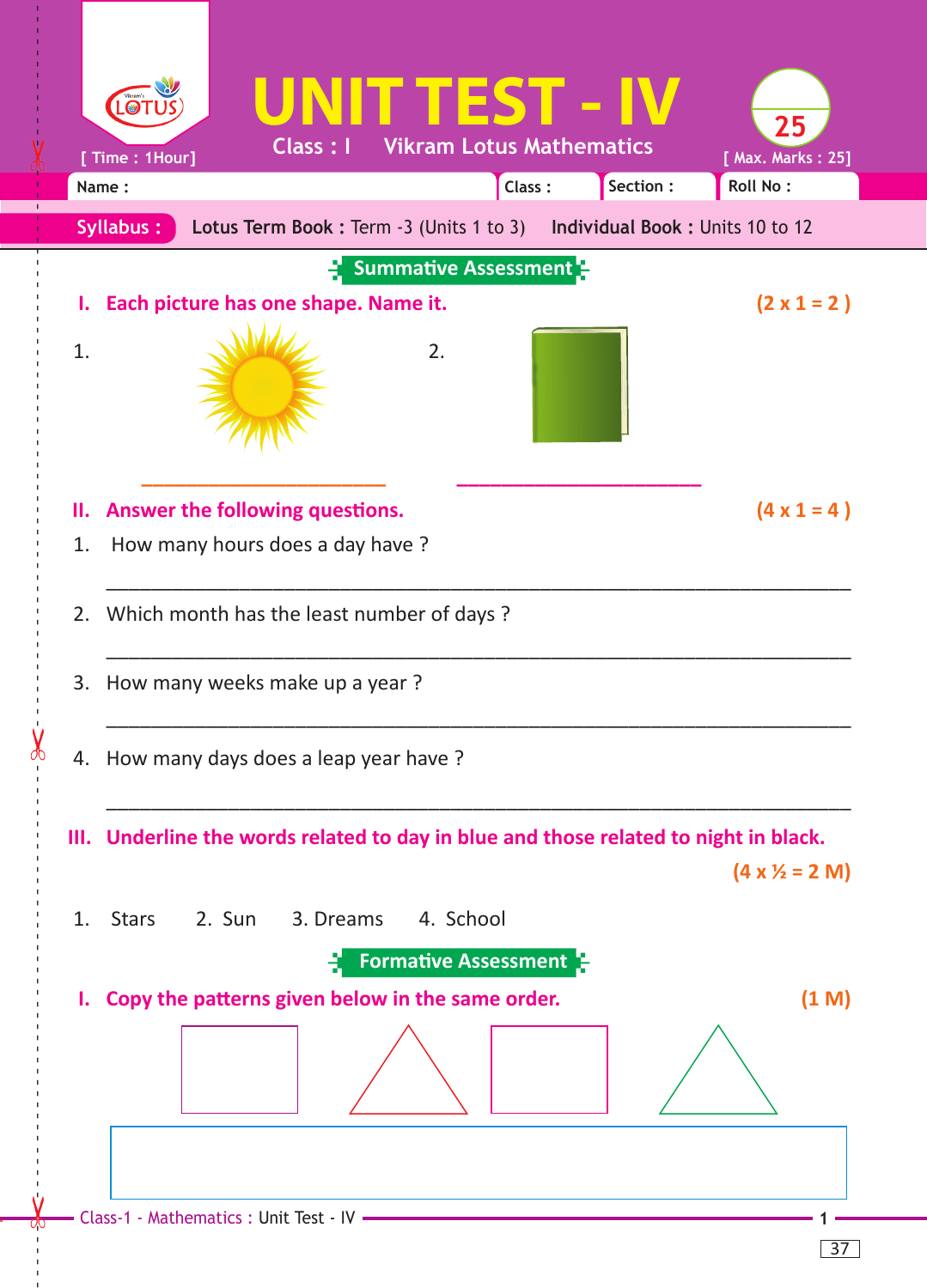## **II. Look at the patterns below and fill in the missing boxes. (4 M)**



- **III. Use a long ruler to measure the length of your pencil. (1 M)**
- **IV. Look at the clocks drawn below. Write the time on the blanks below. (2 x 1 = 2 )**



**V. Match the shapes. Draw a line from each shape to its name. (4 x ½ = 2M ) 12 12 4 8 <sup>5</sup> <sup>6</sup> 4 <sup>5</sup> <sup>6</sup>**

 **1.** Square **a. 9**

- **2.** Triangle **b. <sup>5</sup> <sup>6</sup> <sup>7</sup>**
	- **3.** Circle **c.**
	- **4.** Rectangle **d.**



Class-1 - Mathematics : Unit Test - IV **2**